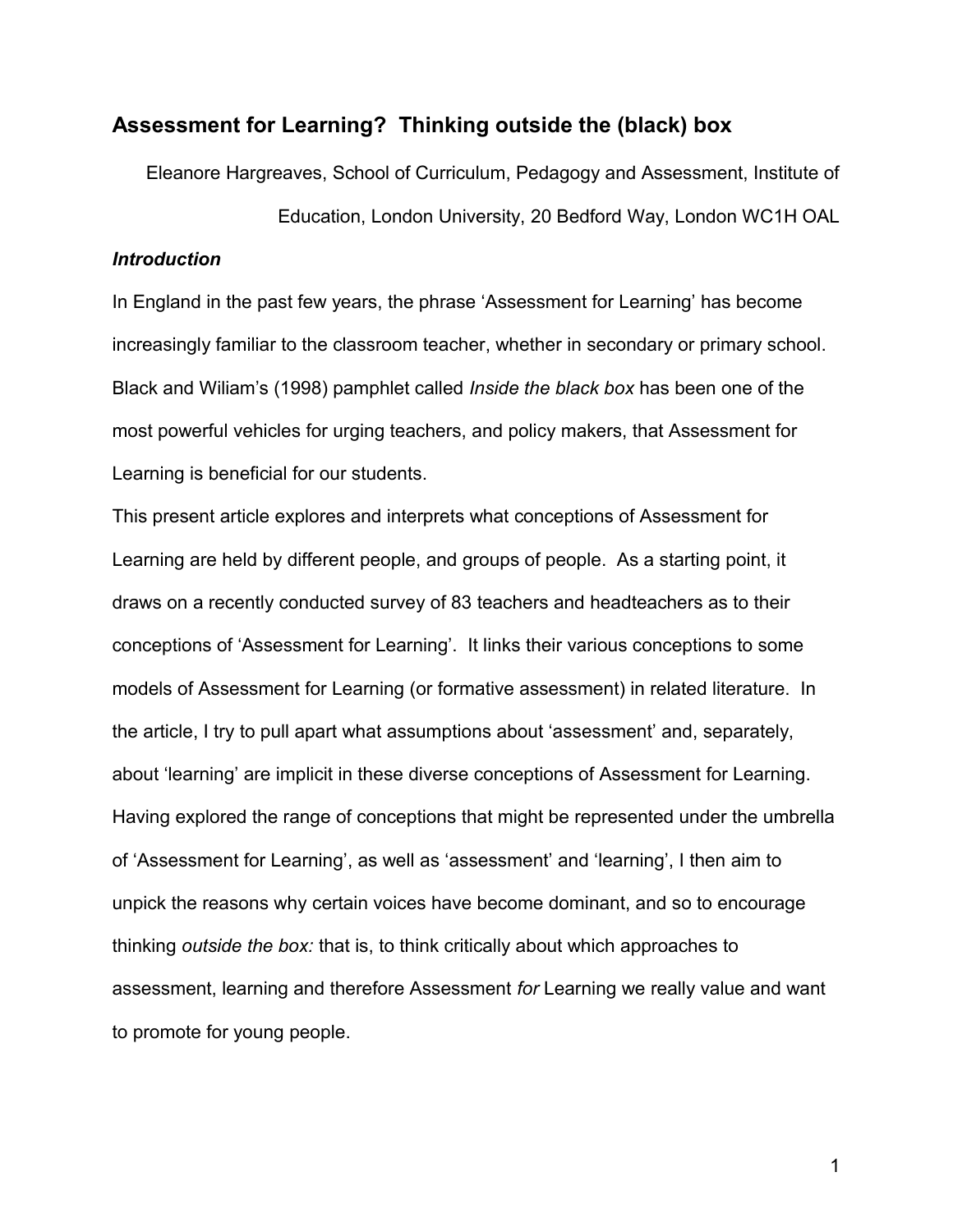#### *Conceptions of Assessment for Learning*

Drawing on my contacts with teachers and headteachers on various assessment projects, I invited 83 teachers and headteachers to take part in a survey of how different people understand the phrase 'Assessment for Learning'. Each person wrote down without conferring with others, what 'Assessment for Learning' meant to them. They submitted their responses anonymously.

Using my own previous experience of the range of meanings people might give to the phrase, I then grouped together definitions that seemed to have a common emphasis. The groups of definitions also reflected various emphases I had noticed in different types of education literature about Assessment for Learning (or formative assessment), from popular documents to critical academic texts.

These responses provide a basis for the discussion presented in this paper. Later in the paper, I also give some illustrative examples of Assessment for Learning from a selection of the 83 teachers' classrooms, which I visited during research projects. The groups of definitions are now described under six summary definitions. Quotations from teachers are presented in italics and indented.

The **first** group of definitions can be described as **Assessment for Learning meaning monitoring pupils' performance against targets or objectives**. For example, teachers wrote that Assessment for Learning described a process of the teacher

*Setting targets based on initial assessment and providing learning experiences for children to meet targets* 

*Using learning objectives to increase student learning and improve performance related to external examination outcomes.*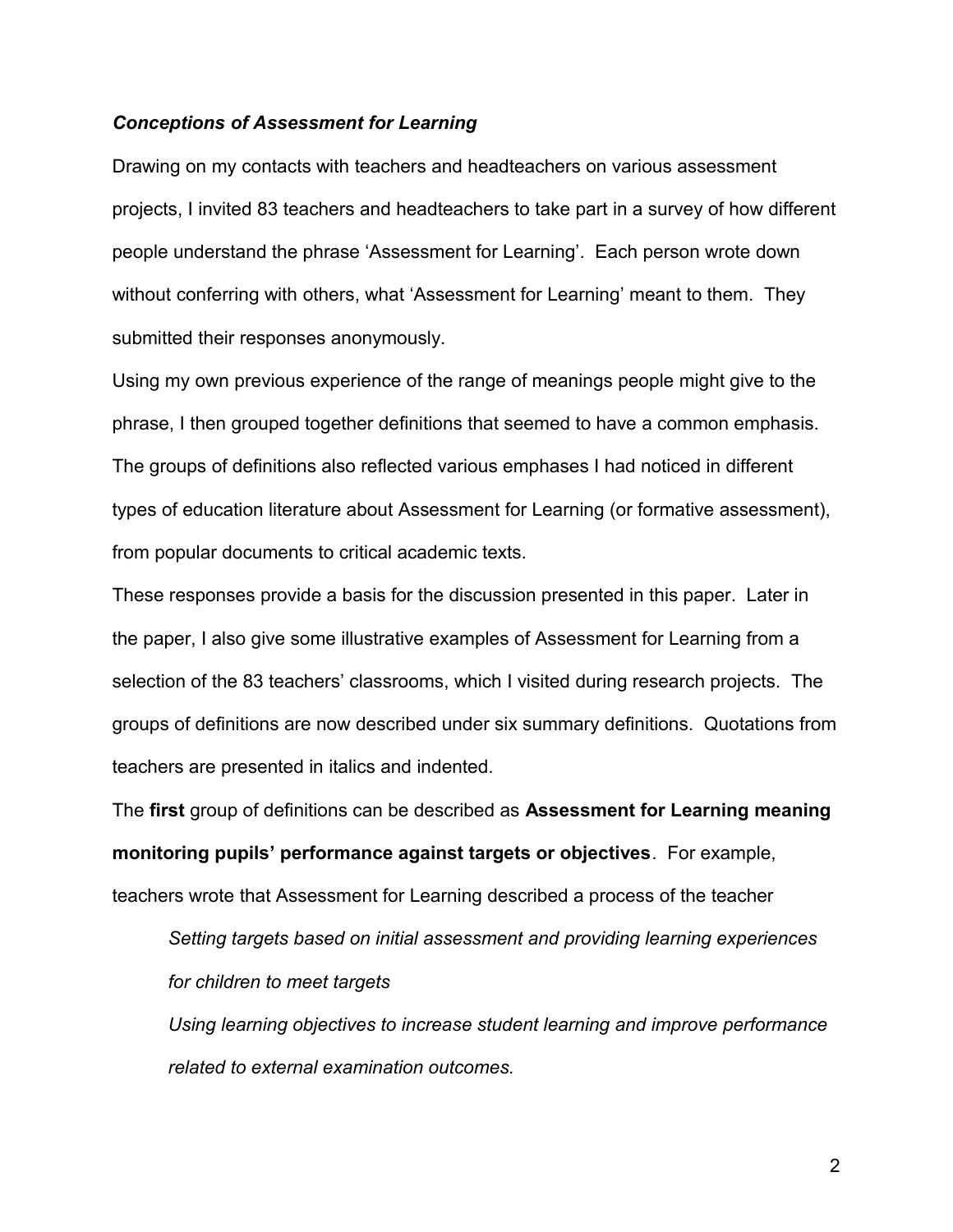Teachers mentioned

*Continuous monitoring* 

*Graded improvement*

*Seeing where we are at, ways to move on, goals to reach.* 

Although pupils do set their own targets in some primary and secondary classrooms (Gipps *et al*, 2000), the emphasis in these definitions seemed to be on the teacher doing the target-setting.

These conceptions of Assessment for Learning are also reflected in the definition of the Assessment Reform Group (2002):

Assessment for Learning is the process of seeking and interpreting evidence for use by learners and their teachers to decide where the learners are in their learning, where they need to go and how best to get there*.*

David Hargreaves (2001) of Qualifications and Curriculum Authority, seemed to be drawing on Sadler's (1989) writing about formative assessment when he defined Assessment for Learning as

- … about teacher and student having
- A clear understanding of the desired standard that the student is seeking to reach
- A recognition of the gap between the student's current performance and the desired standard
- A readiness of either or both of them to adjust what they do to help the student to close the gap between current performance and the desired standard.

It is noticeable in that 'performance' rather than 'learning' is the word used.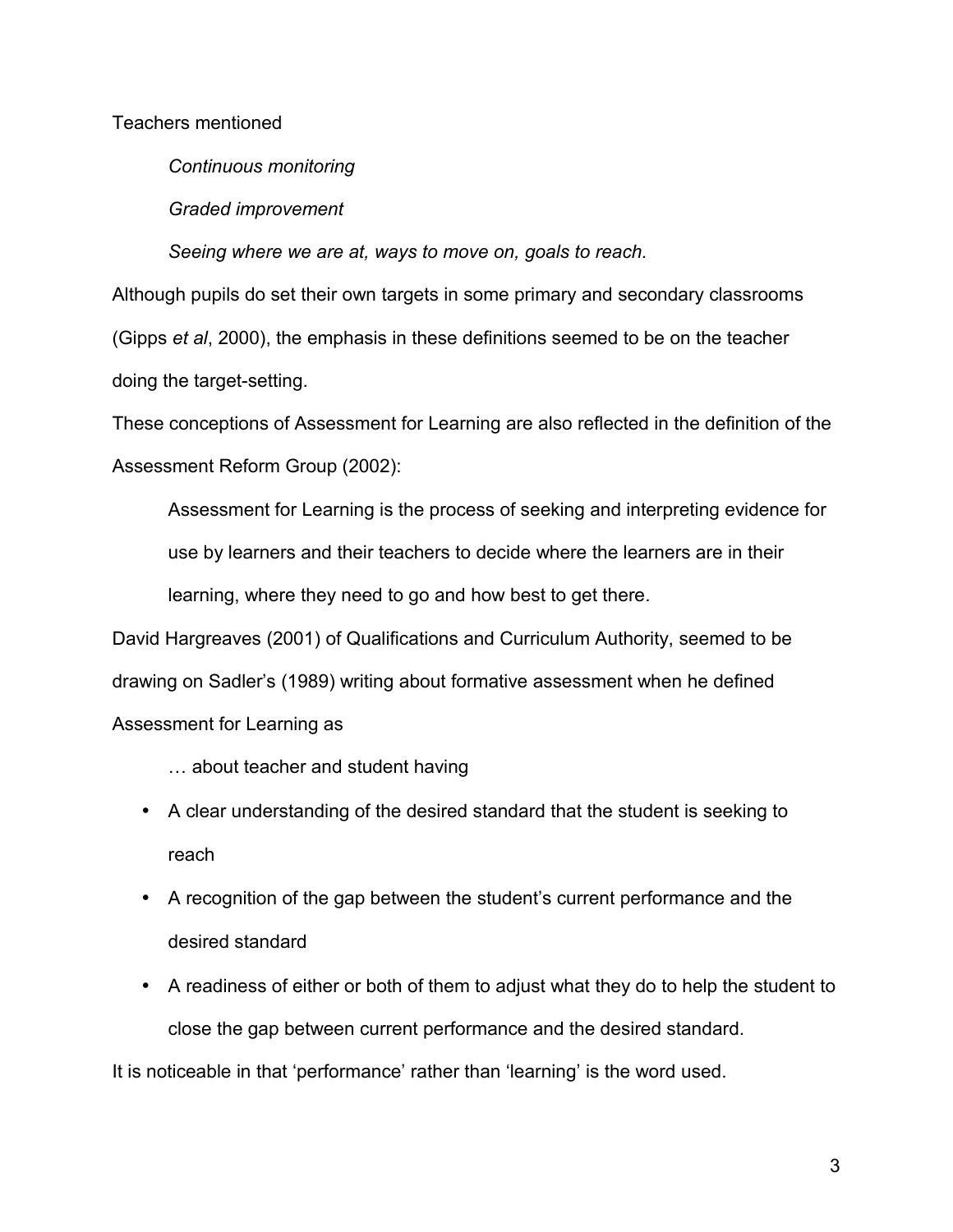In the **second** group of definitions of Assessment for Learning, **Assessment for**

**Learning meant using assessment to inform next steps in teaching and learning.** This conception of Assessment for Learning seems to be related to the assumption of the first conception, that teachers and pupils need to be clear where learning is heading. Assessment for Learning then becomes the means of working out what *action* needs to be taken next. Among the 83 teachers, some teachers suggested this was the teacher's role, while others saw it as a shared job between teacher and pupils. Some conceptualised Assessment for Learning as a means to revealing remedial needs. One teacher mentioned teachers' assessment of what children have learnt

#### *and how they learn best*

in this case focussing on learning processes rather than performance.

The conception mirrors that of Black and Wiliam (1998). They defined Assessment for Learning as

… all those activities undertaken by teachers, *and by their students in assessing themselves,* which provide information to be used as feedback to modify the teaching and learning activities in which they are engaged (p.2; original italics). Shirley Clarke's definition of formative assessment (or Assessment for Learning) is similar to Black and Wiliam's: 'Assessment which engages with and helps define the appropriate next steps for the individual' (2001). Recently, David Miliband (2003), Minister for Education, has described Assessment for Learning as when 'Every teacher works with colleagues to assess pupils and deliver teaching to match'.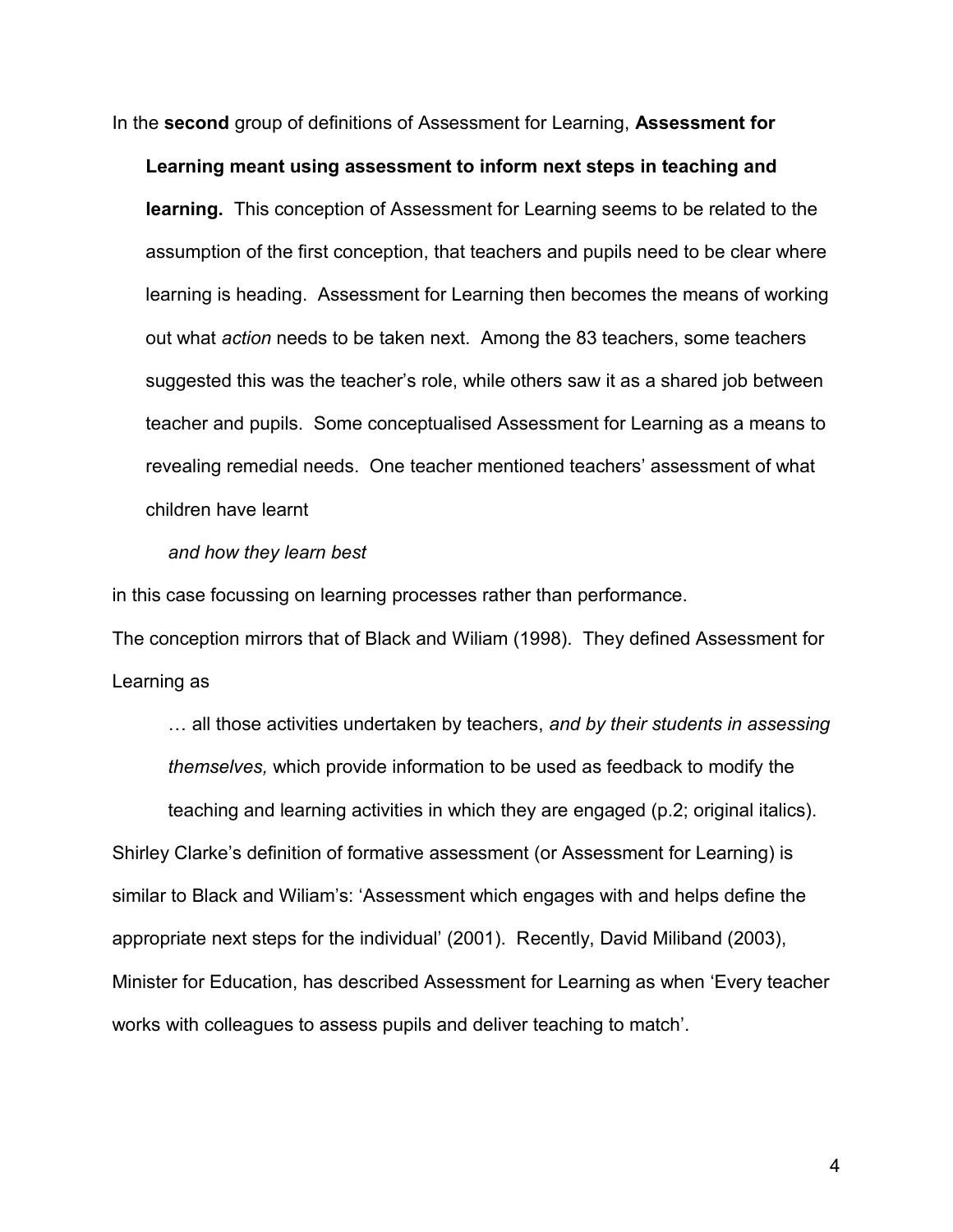These next-step approaches to Assessment for Learning were also portrayed in the writing of Gipps, McCallum and Hargreaves (2000), who described the dominant model of formative assessment as

… using assessment information to feed back into the teaching process, and to

determine for individuals or groups whether to explain the task again, to give

further practice on it, or move onto the next stage (p.6)'.

In this definition, Assessment for Learning is the teacher's rather than the pupil's job; however, these authors add that '… some observers believe that assessment is only truly formative if it involves the pupil'.

#### In a **third** group of definitions, **Assessment for Learning meant teachers giving**

**feedback for improvement.** The teachers who defined Assessment for Learning in this way suggested a range of types of 'improvement' that feedback would promote: many described feedback as the means to

*Move forward learning.*

Others, however, described its purpose as

*To develop teaching and learning strategies for individual pupils*

*To boost self-esteem, inspire, motivate*

*To cause the learner to think* 

*To promote deeper learning and understanding.*

Some of these definitions seem to belong within a conception of Assessment for Learning in which taking next steps towards a given standard, is the main emphasis. The Assessment Reform Group (1999), for example, claims for feedback that it can lead '… to pupils recognising their next steps and how to take them' (p.7). Black and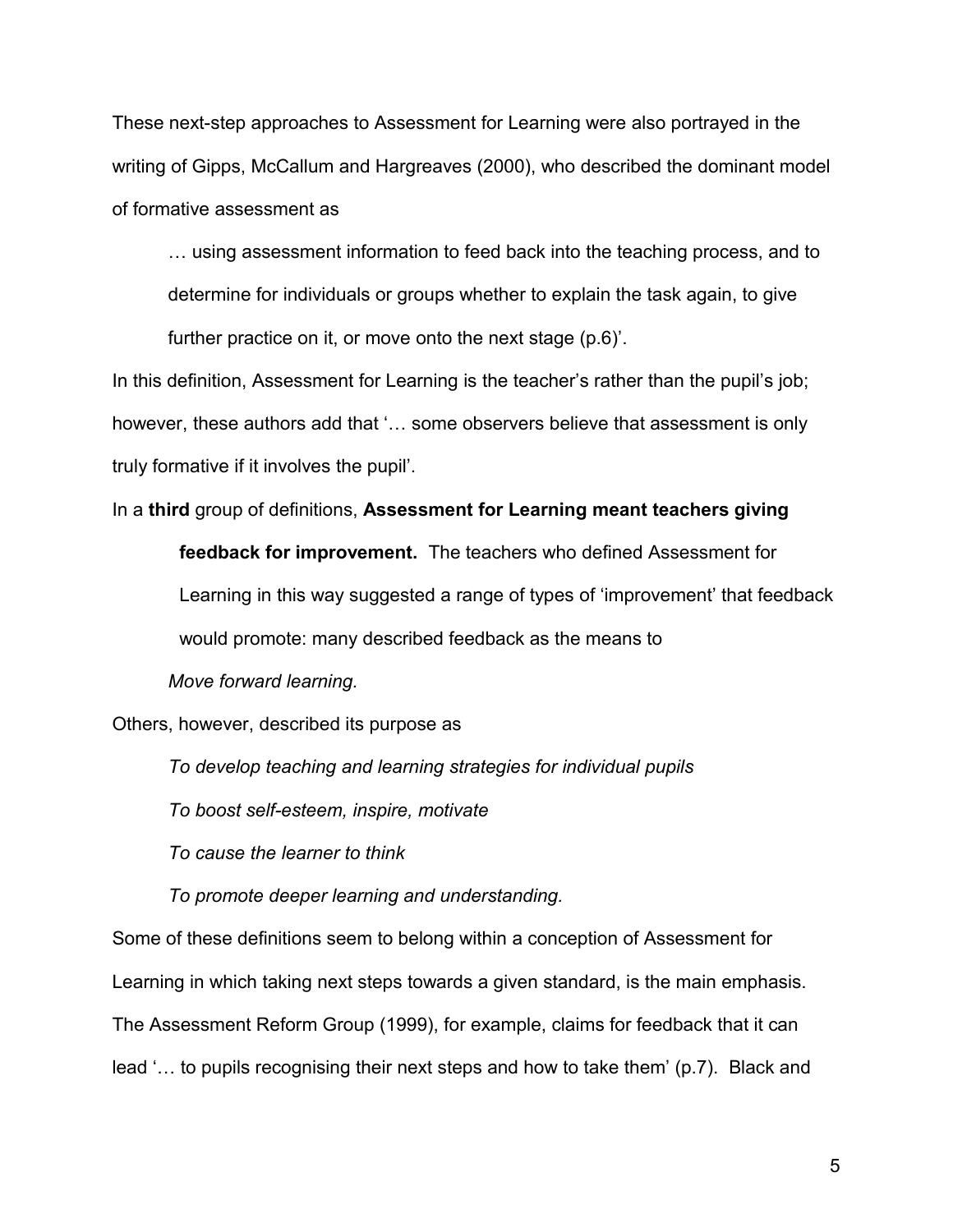Wiliam (1998, p.9) have argued that 'Feedback to any pupil should be about the particular qualities of his or her work, with advice on what he or she can do to improve…'

Similar emphasis is found in the writing of Weeden, Winter and Broadfoot (2002), who use the 'gap' metaphor explicitly, saying that 'The best feedback effects occur therefore when the gap between desired and achieved performance is clearly identified (p.109)'. It is notable that in all these examples, feedback is seen as a 'gift' from teacher to pupil, rather than an interaction between teacher and pupil or among pupils (Askew and Lodge, 2000, p.5).

A **fourth** group of definitions can be summarised as **Assessment for Learning meaning (teachers) learning about children's learning.** Conceptions of Assessment for Learning which focused on teachers learning about children's learning refer to a broad scope of such learning. Teachers described Assessment for Learning as

*Looking at how children pick up ideas and how we can support them in this process*

*Discovering what learners comprehend and how they want to expand and excite this*

*Learning how children learn and preparing for learning Seeing where the child is: how does the learner learn? How do they perceive learning? How are they motivated? Looking at the whole child.*  These conceptions also relate to some teachers' conceptions of Assessment for

Learning as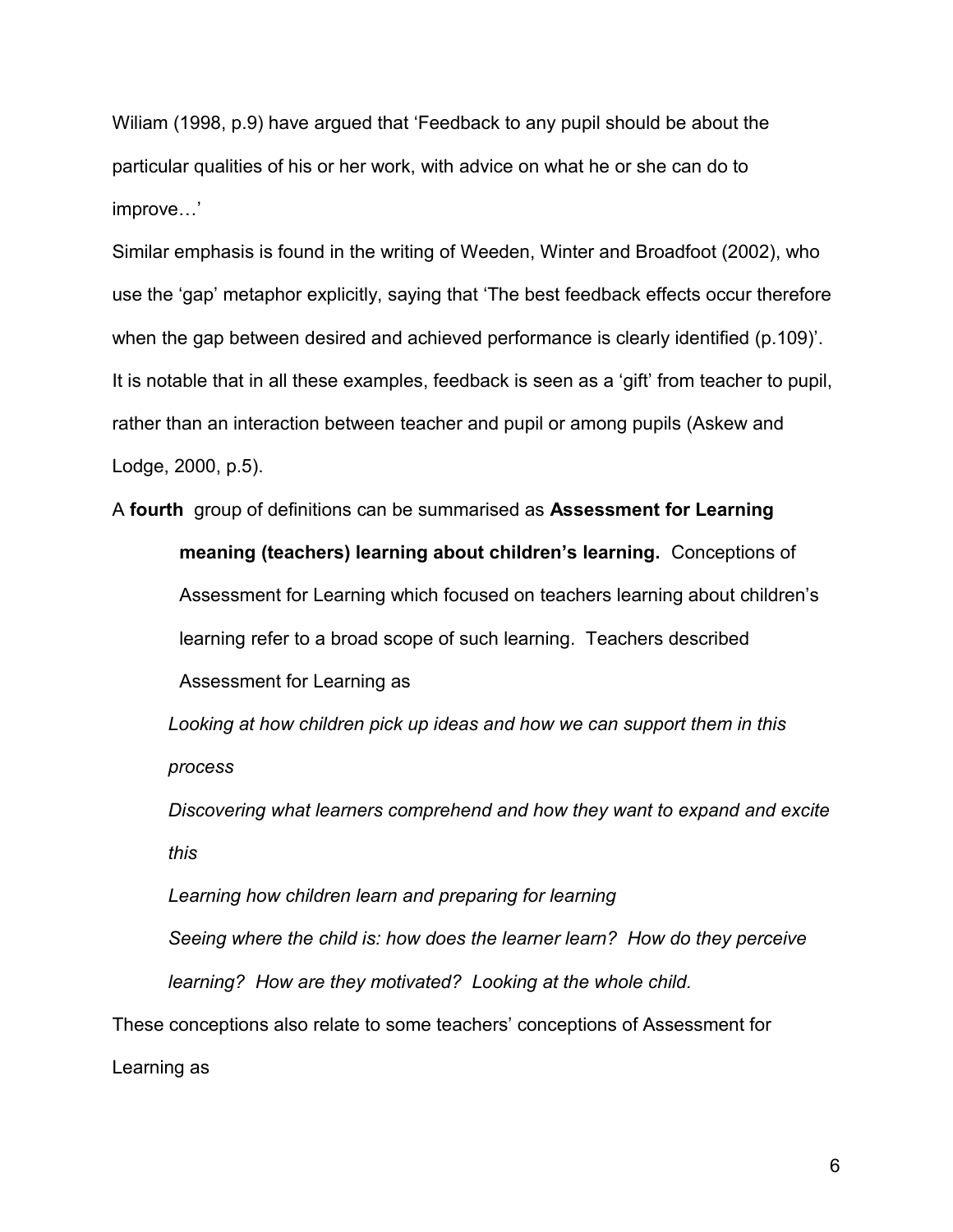*Teachers' reflection about their teaching and the impact it is having on learning*. In this model, the focus is still on improving future learning, but the emphasis is on the child's future learning processes rather than performances, that is, on *how* s/he learns rather than what s/he can *proove* s/he can do, knows or understands. This emphasis on (often internal) processes rather than observable performances is reflected in the writing of Watkins (2001). He shows what to some seems paradoxical, that '… a focus on learning [processes] can enhance performance, whereas a focus on performance can depress performance (p.7).'

In a **fifth** group of definitions, **Assessment for Learning meant children taking some**

**control of their own learning and assessment,** although what this looked like in practice was described variously. For some it meant *Children understanding the next steps in learning The learner learning what he or she will need to do to improve for the summative*

*assessment*.

Others focused more on learning processes:

*Children talking and reflecting on their own learning in order to develop and grow Children having some element of control over how/what/why they are learning The learner knowing how to get the knowledge/skill they want.*

This latter stance makes the neat divide between Assessment *of* Learning and Assessment *for* Learning, less clear cut, since as children make an assessment *of* their own learning *processes*, this itself enhances their future learning.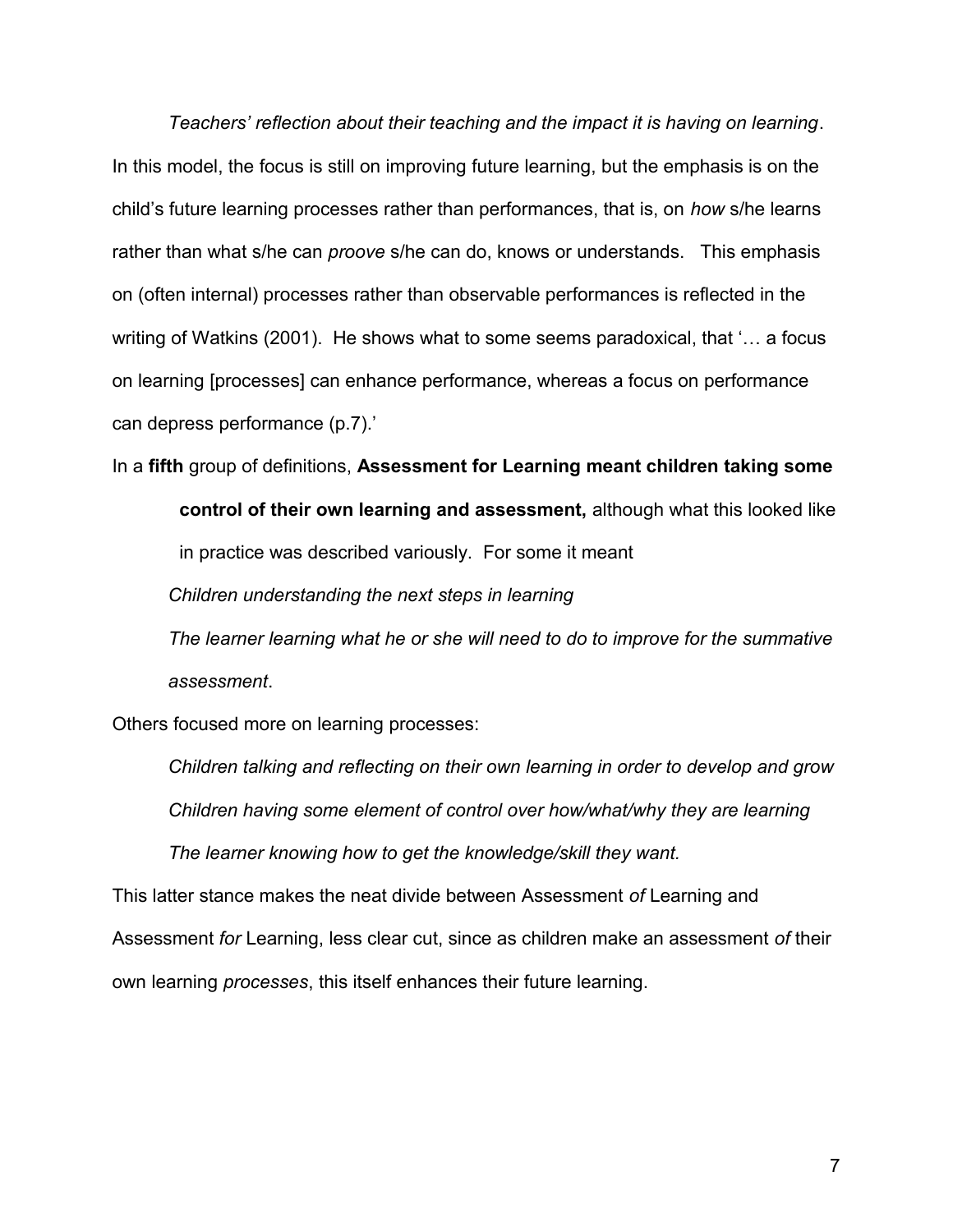Finally, several teachers referred to children self-assessing as essential to Assessment for Learning. Within the 'next-steps' model, the importance of self-assessment is stressed by Black and Wiliam (1998) who wrote that

… the link of formative assessment to self-assessment is not an accident – it is indeed inevitable… pupils can only assess themselves when they have a sufficiently clear picture of the targets that their learning is meant to attain (pp.9- 10).

To reflect the emphasis on learning processes, Torrance and Pryor (1998) have suggested that formative assessment '… must inevitably involve pupils reflecting on what they have achieved and how they have achieved it (p. 8)'. This position is also expressed by Watkins et al (2002, p.1) who explain how for learning to take place, 'Whatever the overall time scale, time is required for individuals to reflect, make meaning, and [so] move forward'.

In the final and **sixth** group of definitions, **Assessment for Learning was defined as**

**turning assessment into a learning event.** A few teachers simply wrote that

Assessment for Learning meant

*Turning assessment into a learning event.*

This vision of Assessment for Learning is most clearly explicated by Dann (2002) who defines Assessment for Learning as

Assessment [which] is not merely an adjunct to teaching and learning but offers a process through which pupil involvement in assessment can feature as part of learning – that is, assessment as learning (p. 153).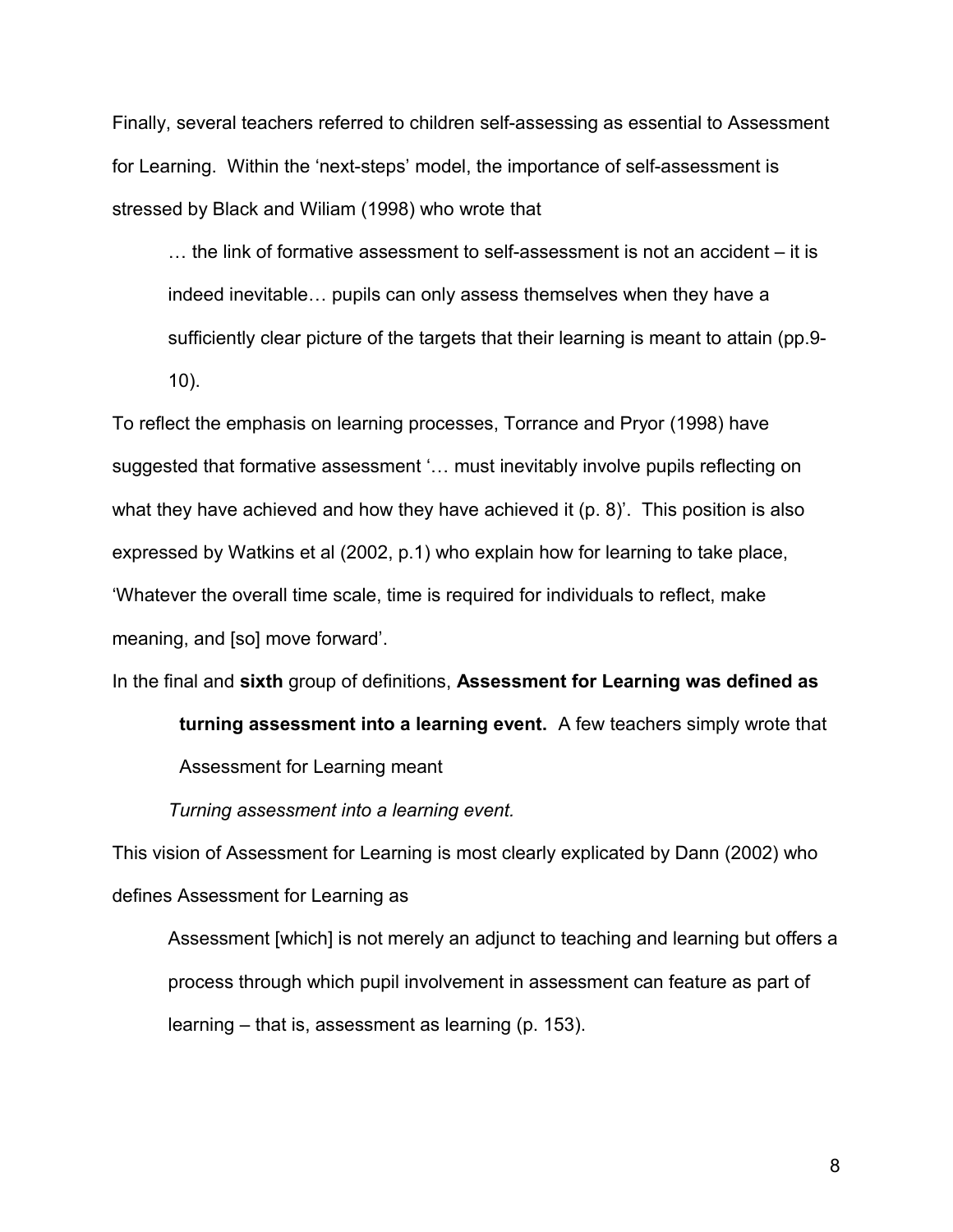# *Conceptions of assessment implicit in these definitions of Assessment for*

#### *Learning*

Now that I have interpreted some written definitions of Assessment for Learning (or formative assessment), it is useful to penetrate deeper and look for implicit conceptions of assessment and learning within them. It is these implicit conceptions that are most likely to determine what kind of assessment and learning actually happens in classrooms.

Within my interpretations of Assessment for Learning described above, two distinct meanings for assessment can be extrapolated: assessment as measurement, and assessment as inquiry.

In the first evident meaning of assessment, where **assessment is equated with measurement**, measurement refers to the act or process of determining or estimating the amount, extent or level of a student's 'learning', often using tests as the means of doing so. Nitko (1995) has stressed that *reporting* is an essential aspect of measuring, which is why measurement allows for comparisons among students and for standardisations.

*Marking, checking, identifying, showing a level, monitoring*: these were all verbs used by the 83 teachers as they described assessment in Assessment for Learning, within this measurement paradigm. Assessment in this paradigm is most likely to be carried out by the teacher for the pupil, although pupils might measure themselves or each other with reference to a marking key or predetermined set of criteria.

In this model, feedback is based on data reported (probably) by the teacher about a pupil's current achievement, and the assumption is that the measurement data are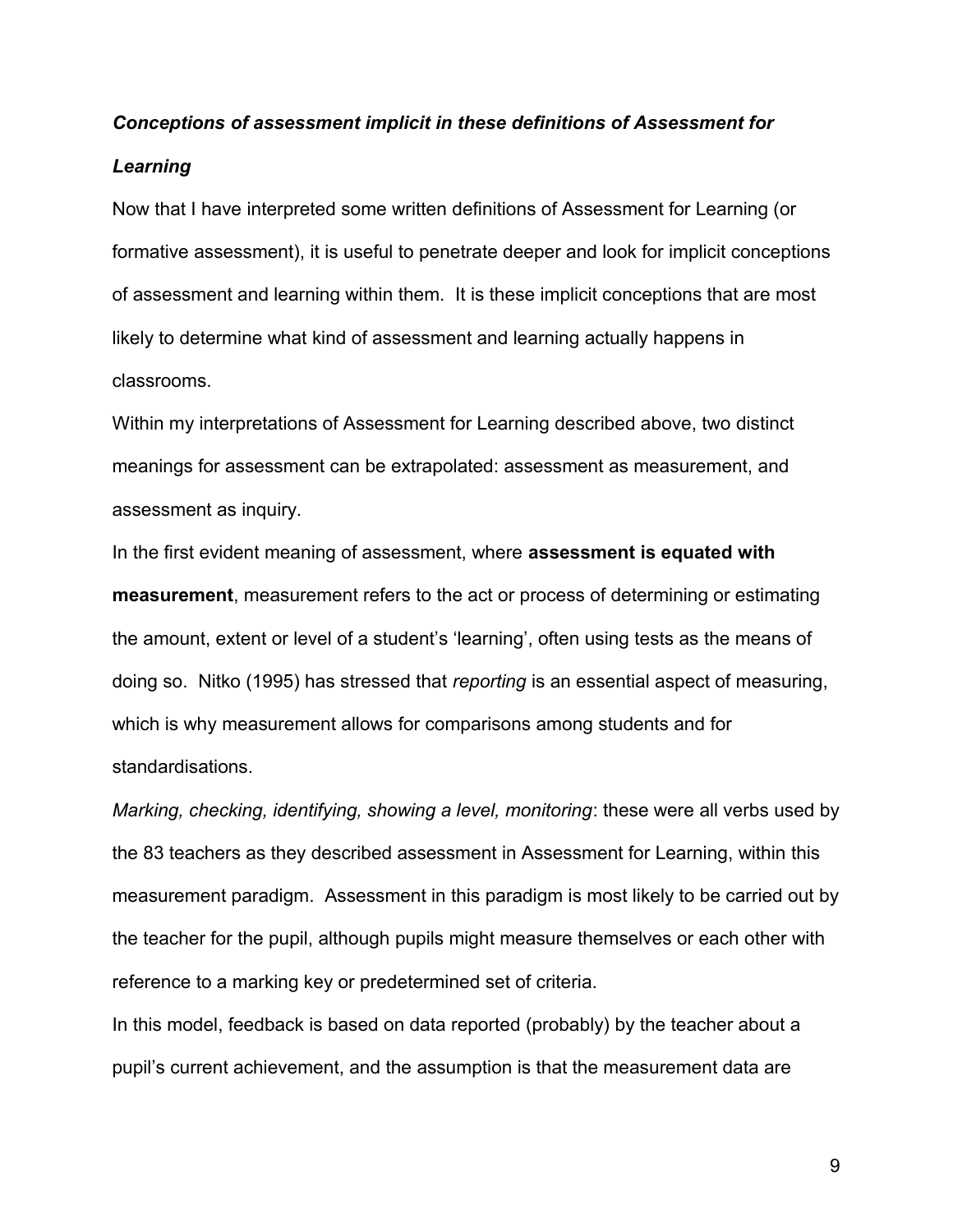complete and valid and remain so outside the measurement situation. In this paradigm, assessment is seen as something external to and unaffected by the assessor. As Dann (2002) notes of assessment in the measurement paradigm,

Any instrument of assessment used needs to be clearly focused yielding data which is assumed to require minimal interpretation. Consequently, results will be considered objective and context free, available and accessible to a variety of possible audiences (p.39).

A distinction can be made between measurement and testing, in that tests are the instruments by which measurements are made. There are other methods of producing data that can be summarised in terms of quantity, extent or level. Data collection methods may extend beyond tests to, for example, observation, informal chat, selfassessment or portfolio collection. However, if the belief is that ultimately the data can be used to report the amount, extent or level of a student's 'learning', then in terms of beliefs about knowledge, these assessments belong within the measurement paradigm. An example of assessment as measurement (for Learning), is in Jill's classroom (one of the 83 teachers' classrooms). Jill listens to pupils reading a set text, makes a judgement about each pupil's reading level, and provides books at that level for the pupil to read. She also places children in seating arrangements, accordingly. The assumption here is that because Jill knows the pupil's level, she can provide appropriate learning stimuli for the pupil, which will help the pupil improve. In the second meaning of assessment that was evident in the 83 teachers' definitions, **assessment was equated with inquiry**. Inquiry means making a search or investigation. For many definitions in our sample, the concept of inquiry seemed key to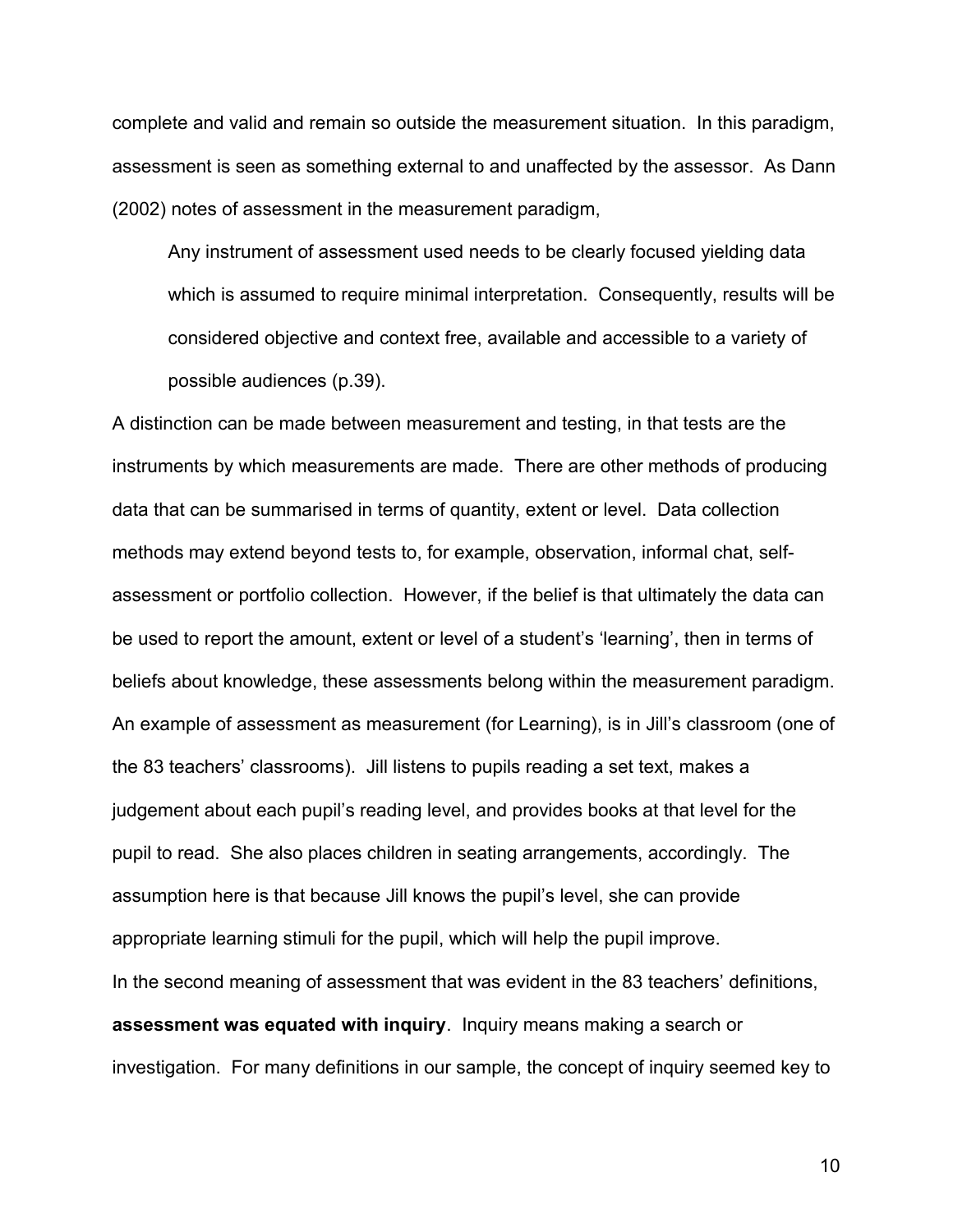assessment: verbs teachers used included *reflecting, reviewing, finding out, discovering, diagnosing, learning about, examining, looking at, engaging with, understanding*. All of these suggest an exploratory and sensitive venture, with no clear end-points except a heightened awareness of current developments. Within this paradigm the purpose of the assessments is a deeper understanding of individuals as learners, not just performers. Assessment is viewed as part of the learning process, not as separate from it. It is not the techniques of assessing that are different from in the measurement paradigm, but the beliefs about how the required knowledge comes about. In this model, the emphasis is not only on what or who is being assessed, but also on the assessor, the inquirer. Serafini (2001, p.387) has written:

Using assessment as inquiry, teachers are no longer simply test administrators. Rather, teachers and students are viewed as active creators of knowledge rather than as passive recipients (Wells, 1984) ... [Assessment is seen as] … a human interaction involving the human as the primary assessment instrument (Johnston, 1997).

An example of this paradigm of assessment includes Nadia's classroom (another from among the 83 teachers' classrooms), in which students are encouraged to investigate their learning processes during the day. Then they are given 30 minutes to describe their reflections in Learning Journals, which can remain private to the students if they wish. Students' comments have included:

*Learning, I think, is all about experiencing new things and exploring new topics I find learning is life. I don't think learning is just about school. You learn everywhere you go*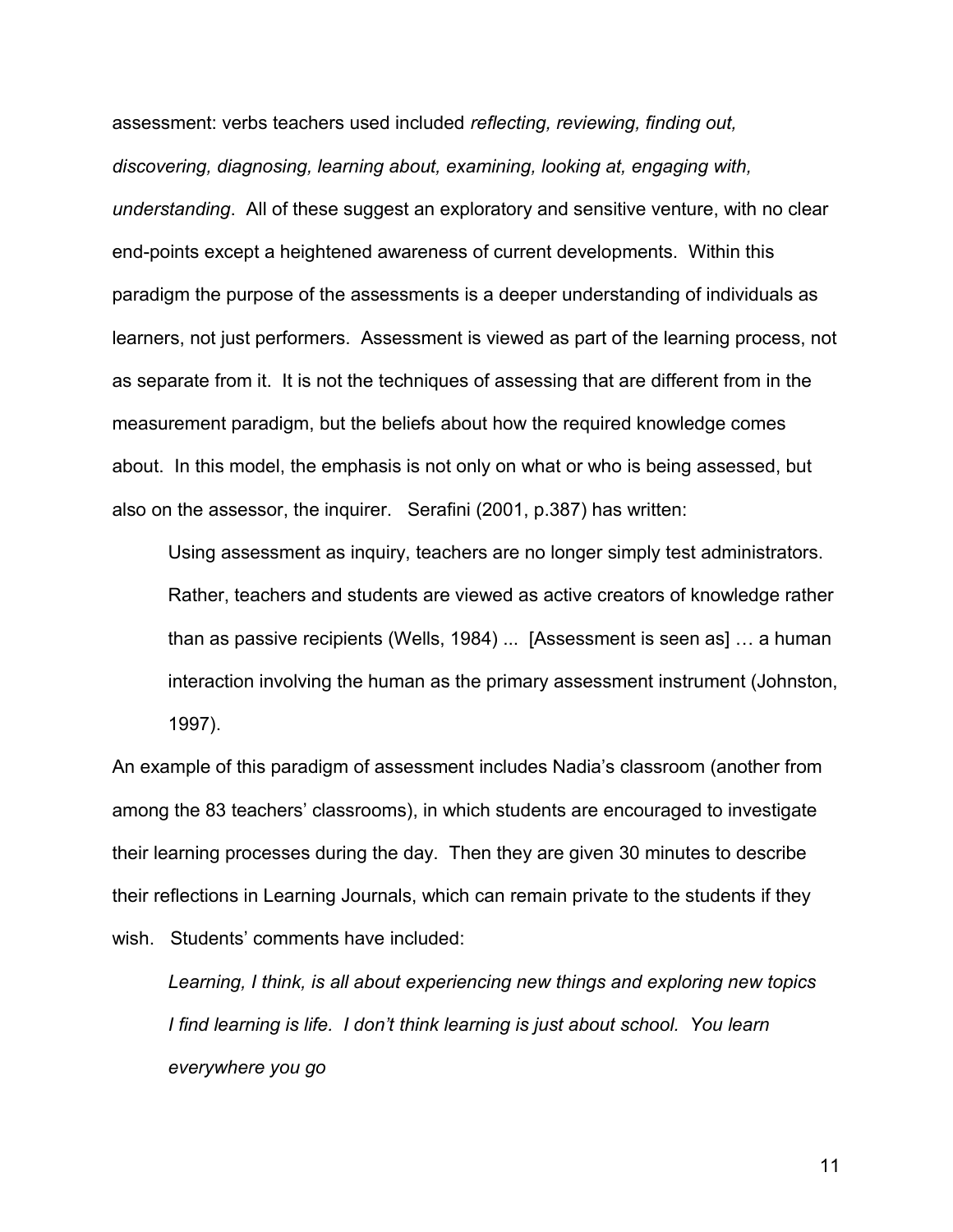*I think you know when you've learnt something because you can explain it to someone else.*

Later in the term they search through the journal and comment on their own learning journeys.

In a primary classroom, Remy (another respondent) invited all the children to draw a picture of where they felt most comfortable learning. Afterwards the children explained to their peers what it was about this special place that helped them learn. Children drew their bedrooms, the park, the classroom, and one child drew a recent trip to the Philippines. In these examples, the inquiry takes the form of self-inquiry or reflection. Another example is offered by Malina, who introduced Assessment for Learning into her (secondary) school. She and some staff met together each Monday evening simply to talk about learning and soon the meetings became the high point of these teachers' work lives. One result was that they began to talk to students, inquiring about what helped or hindered their learning, and then the teachers took action in the classroom according to the pupils' suggestions.

In Ben's class, at the end of a project on the Romans, the pupils drew a concept map of everything they had learnt about the Romans. They then compared this with the one they made on the day they started learning about the Romans. Their challenge was to investigate for themselves what had allowed them to move from their first to their second position in relation to the Romans. Some responses included: making models, looking through books, doing role play, listening to the teacher and to each other, asking questions and making posters on specialist areas.

#### *Conceptions of learning implicit in these definitions of Assessment for Learning*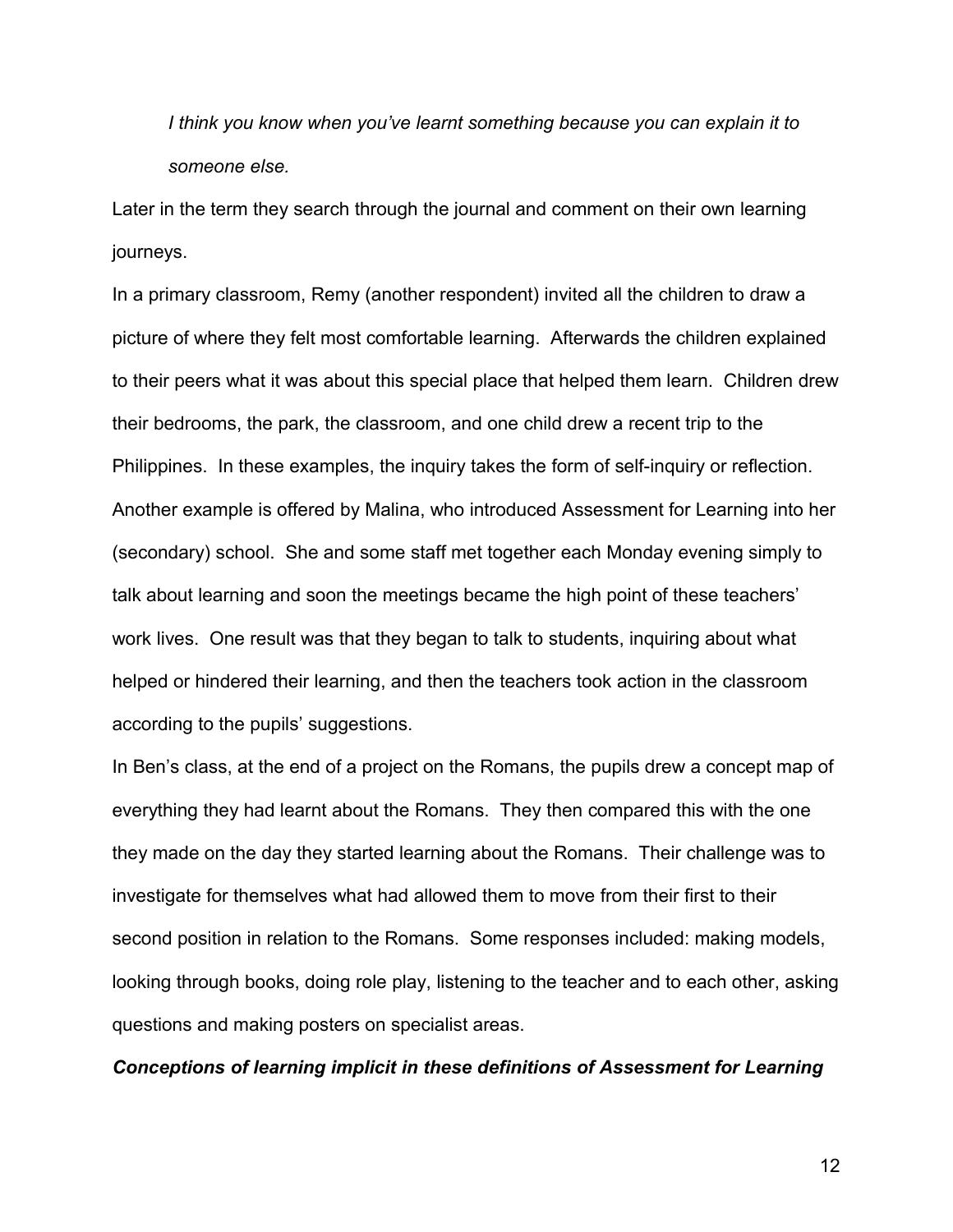From our sample of 83 teachers' definitions of Assessment for Learning, as well as from the literature referred to, I interpreted two main categories for conceptions of learning: learning as attaining objectives; and learning as constructing (or co-constructing) knowledge*.*

The **first conception, of learning as attaining objectives**, was most clearly evident in teachers' and writers' view of Assessment for Learning as *the monitoring of pupils' performance against targets or objectives*; as *the use of assessment to inform about next steps for learning and teaching;* and to a lesser degree in the view of Assessment for Learning as *teachers giving feedback for improvement* and *children taking some control of their own learning and assessment.*

The much used metaphor among the teachers and writers, 'next steps' in learning, suggested a picture of learning as a hierarchy of attainment that pupils work their way up. Some children stumble on some steps and need extra help to keep up, and each step represents a target or standard to be reached. Achievements on this journey are observable as pupils *perform* tasks to show that they have acquired the skills, knowledge or understanding prescribed for each step. Such a conception of learning is implicit in the National Curriculum and its assessments in England, neatly laid out in ascending levels.

A similar conceptualisation was of learning as a linear track for children as they 'move forward' in their learning. In both cases, 'closing the gap' metaphors implied a view that the learning journey lies ahead of learners in predictable, observable and measurable stretches, and the learner's job is to know which stretch to embark on next and how to reach the end of the stretch successfully.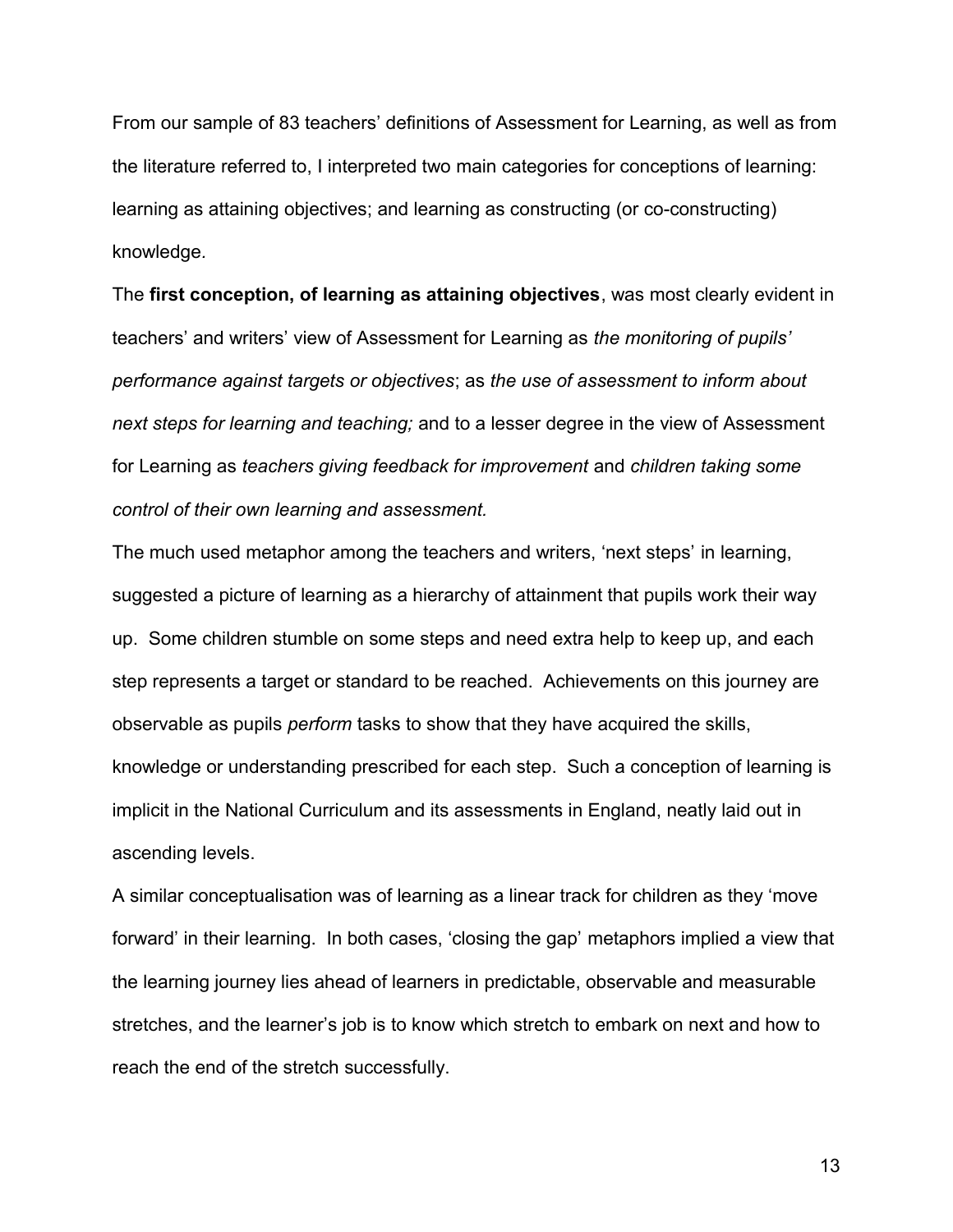Such a model of learning lends itself easily to assessment as measurement. The attainment of objectives can be measured, if

Tests are designed to objectively measure the amount of knowledge that a student has acquired… knowledge is believed to exist separately from the learner, and students work to acquire it, not construct it… Learning is viewed as

the transmission of knowledge from teacher to student… (Serafini, 2001, p.385). In this model, therefore, we would expect to find the teacher assuming most of the control, and we would expect an emphasis on performances rather than learning processes, because performances are observable (and so ultimately measurable) by the teacher.

The **second conception of learning, meaning the construction of knowledge** was reflected particularly in conceptions of Assessment for Learning as meaning *(teachers) learning about children's learning; children taking some control of their own learning and assessment;* and to some extent in the view of Assessment for Learning as meaning *turning assessment into a learning event* and as *teachers giving feedback for improvement.* For example, teachers talked about children *picking up ideas, thinking, comprehending.* They described learning as a *process of development*, that applied to all areas of life and the whole child. They conceptualised it is as *empowerment*, and suggested that it involved the whole learner, including her motivation, self-esteem and individual ways of doing things.

Learning as knowledge construction implies individuals actively making sense of their world, making connections between how they already see things in light of new experiences. In this model, knowledge is not 'out there' waiting to be discovered, but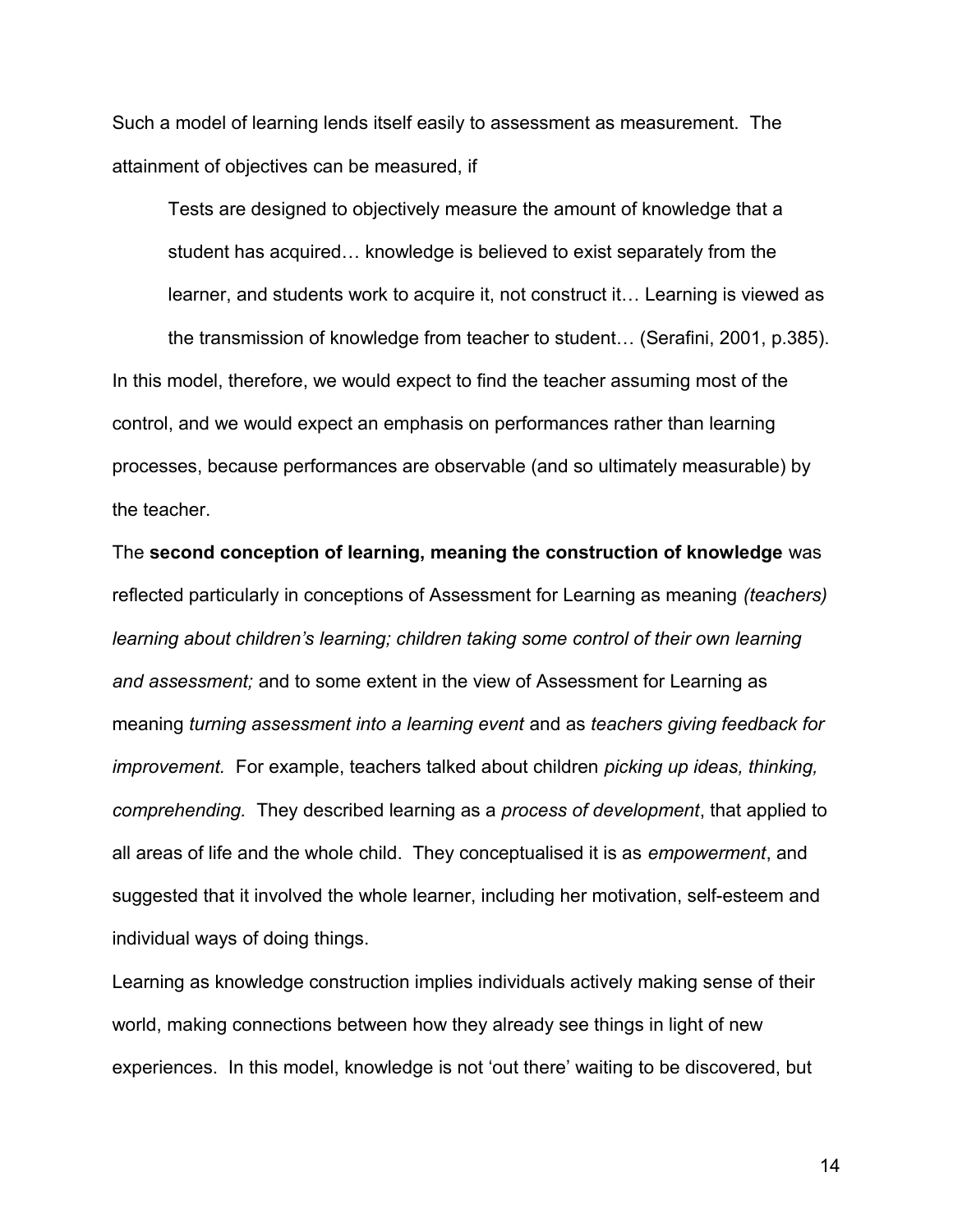constructed through each learner struggling to make sense of her own experiences. The learner has agency, in contrast to the previous model in which the learner is a mover in a more pre-ordained sequence. As Askew and Lodge (2000) write:

In the constructivist model [of learning], it is accepted that young people have different intelligence levels and different talents, interests and skills. It assumes that young people are rational decision-makers, can be self-directed and learn autonomously (p.9).

An extension of this model of learning is the *co*-construction of knowledge in which learning is the process of learners collaboratively building knowledge as members of the whole knowledge-constructing community. In talking about this model

… the terms that imply the existence of some permanent entities [of knowledge] have been replaced with the noun 'knowing', which indicates action… the permanence of *having* [knowledge] gives way to the constant flux of *doing…* learning a subject is now conceived of as a process of becoming a member of a certain community (Sfard, p.6, original italics).

From this perspective, individual knowledge is useful in so far as it contributes to the transformation of the whole community.

Assessment *of and for* learning from this perspective, is likely to be aligned with the model of assessment as inquiry: in the more individual construction sense, it involves teachers or pupils making inquiries, or investigating, in order to relate new knowledge to previous knowledge and others' knowledge, while in the co-construction sense it means pupils or teachers investigating their own and others' impact on the knowledgeconstructing community as a whole.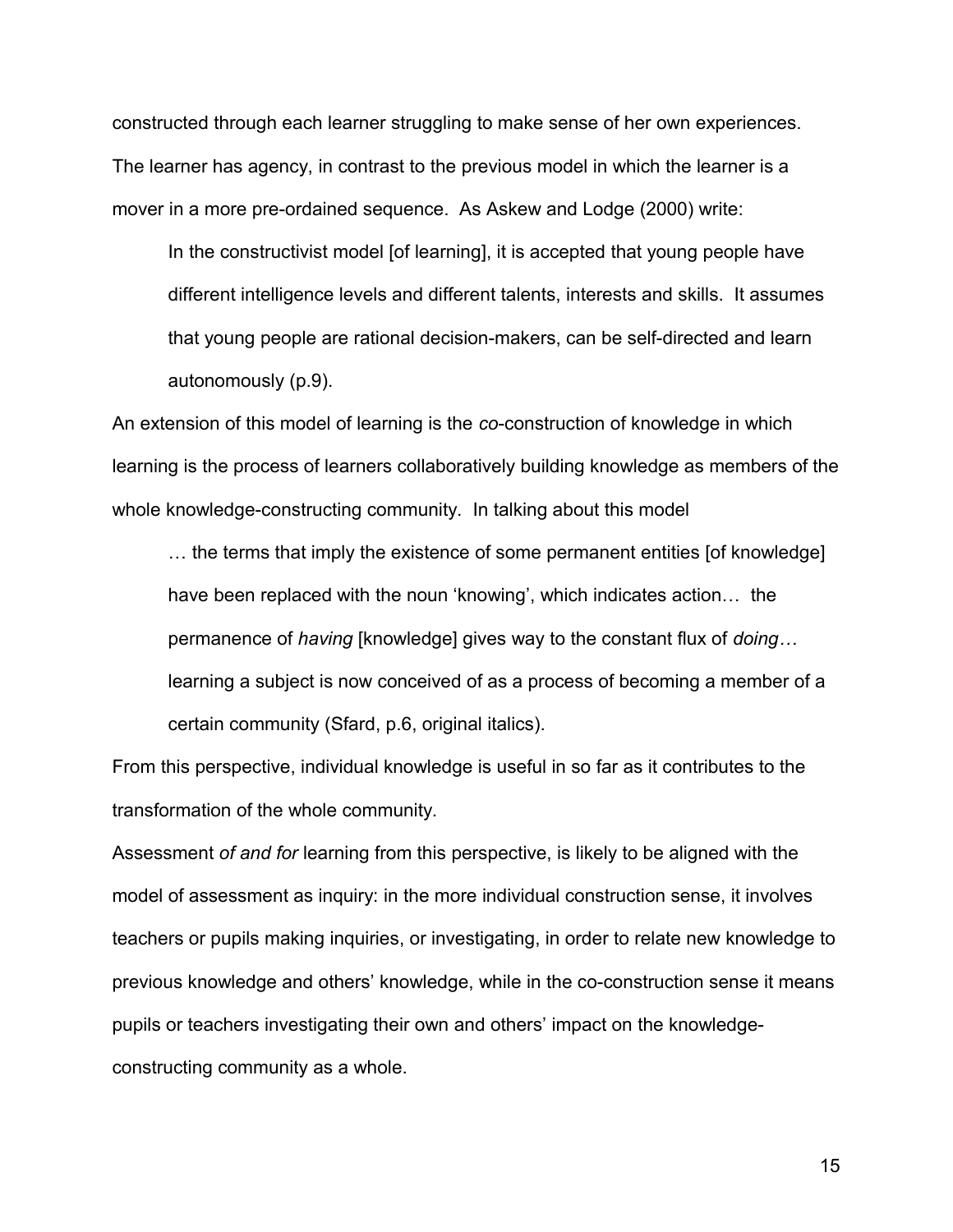In this model of learning, therefore, we would expect to find the pupils assuming much of the control, and an emphasis on learning processes rather than performances, since learners themselves can become aware of their learning processes without needing the teacher to observe proof of them.

One example of assessment underpinned by a co-constructivist approach to learning was provided by Mia, one research respondent. In Mia's class, a group of 'peer observers' take it in turns to observe the learning processes of the rest of the class and then to report back and comment on their findings to the whole class. In this assessment process, the observers have several chances to learn about their peers' learning, and through the experience, they make observations about their own learning too.

# *The dominance of the measurement paradigm of assessment and the objectives conception of learning*

The 83 research respondents' comments illustrate the range of people's implicit conceptions of assessment, learning and Assessment for Learning as I have interpreted them. However, the survey provides plenty of examples of teachers' holding the measurement/objectives model of assessment/learning, as does the literature. My own experiences with teachers and pupils also support the idea that the measurement/objectives model has a dominant influence in schools in this country, at this time, and that teachers sometimes believe it is the *correct model*, even if their own beliefs do not square with it. The following paragraphs try to explain why this might be, with reference to recent political history.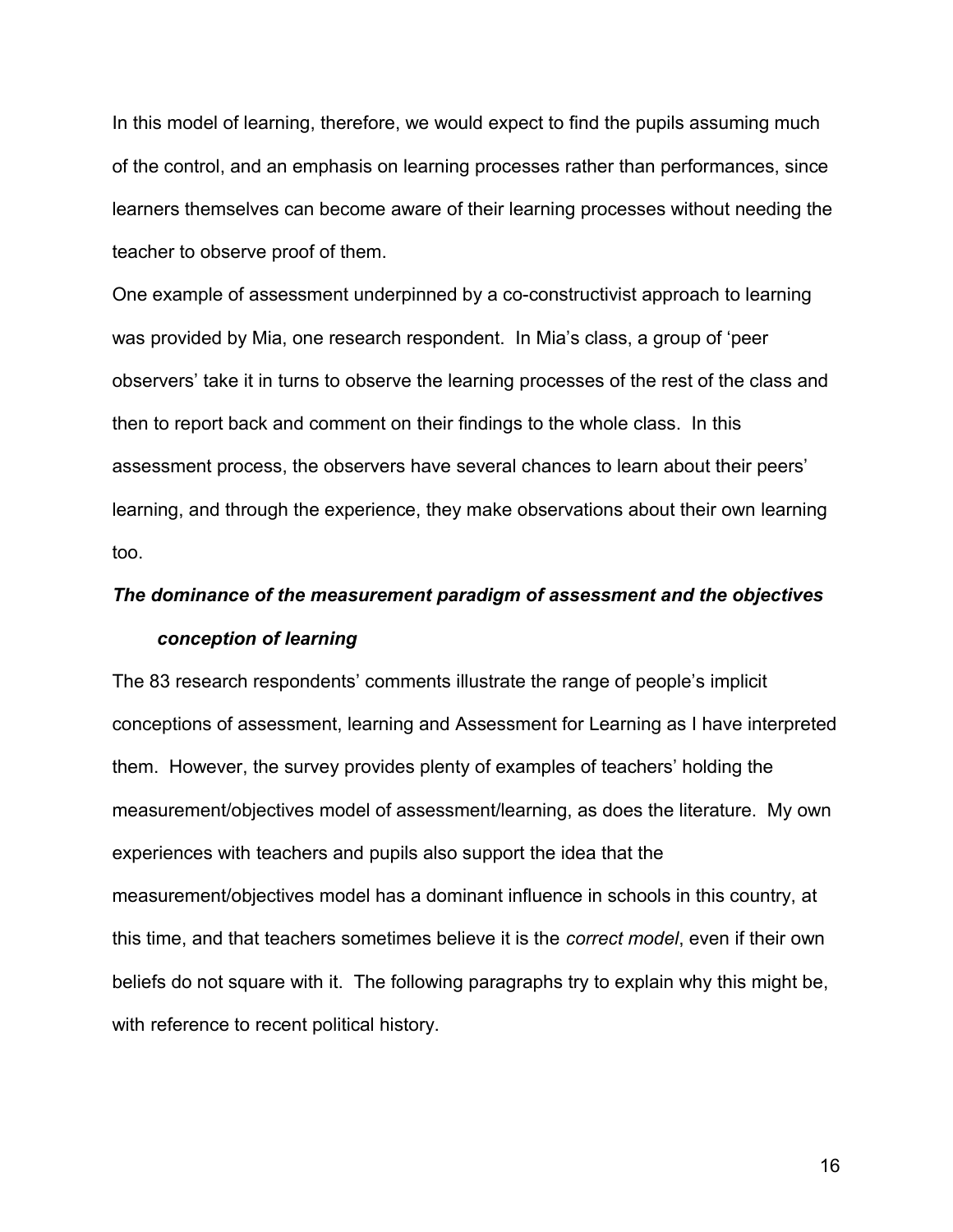The dominance of the measurement/objectives model is understandable in light of the fact that the National Curriculum, which is statutory in English state schools, conforms to an objectives model of learning. Although its programmes of study exemplify other approaches to learning, the hierarchical structure and the emphasis on Level Descriptions (ie objectives) in the curriculum lend it an objectives-led flavour to learning although this model is never made explicit (Dann, 2001).

In addition, the National Curriculum's introduction in 1988 was accompanied by the introduction of National Assessments through which pupils' attainment of the Curriculum objectives was measured. As Shepard (2000) has noted, an objectives-led model of learning, demands precise standards of measurement to ensure that each skill is acquired at the desired level, and the 'objective' test has developed as the ideal assessment tool. Shepard showed how even teachers who held more constructivist approaches to learning may adhere to the 'objective' test (measurement) as real assessment. She commented that teachers she worked with

… worried often about the subjectivity involved in making more holistic evaluations of student work and preferred formula-based methods, such as

counting miscues, because these techniques were more 'impartial' (p.6). It is not surprising then, that many of us in England are more immersed in an objectives model of learning than in one of constructing or co-constructing our own knowledge; and that we are more comfortable with a measurement paradigm of assessment than with an inquiry paradigm.

Dann (2002) has noted how the National Curriculum came to be dominated by an objectives model of learning (and consequently a measurement paradigm of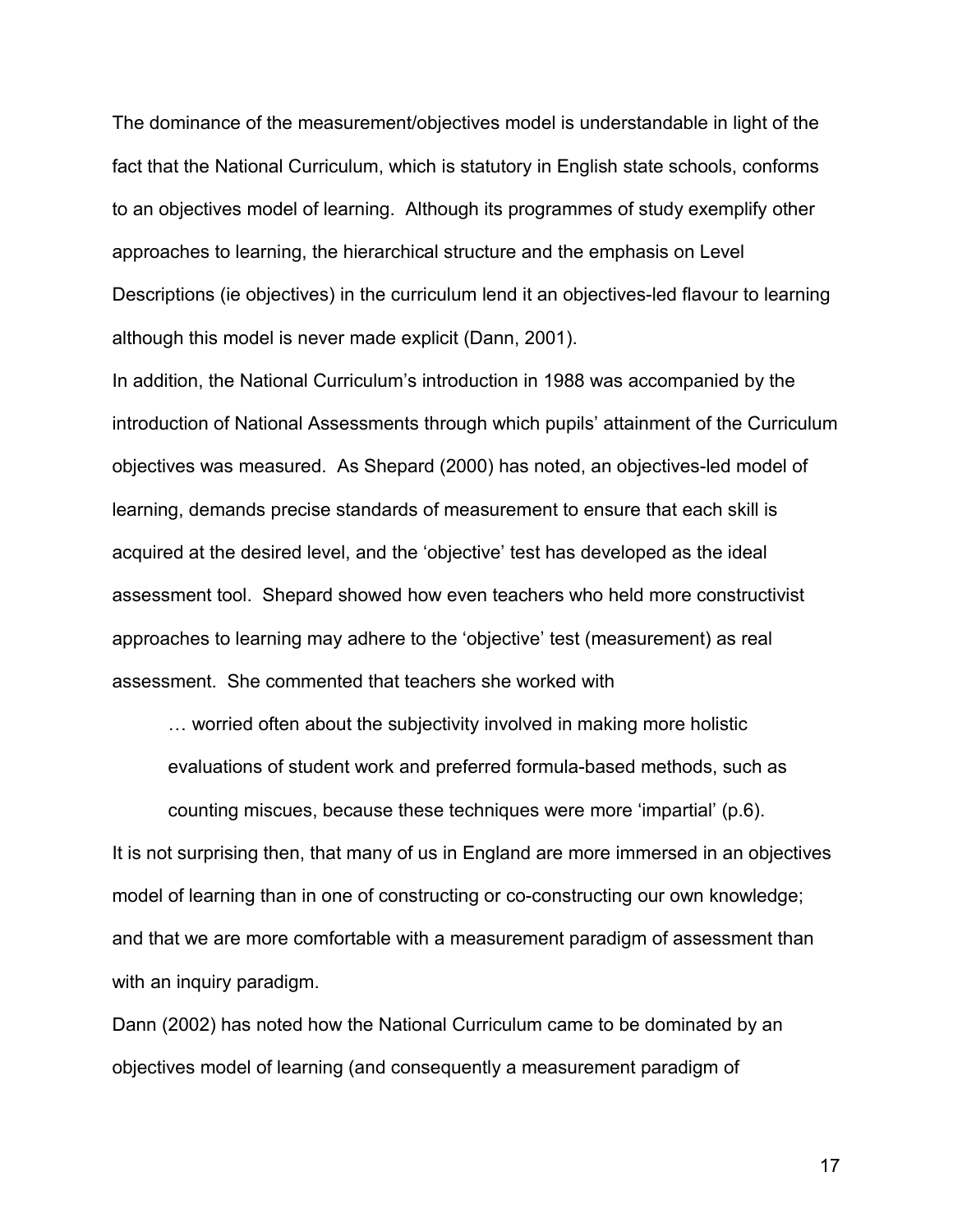assessment) partly as a result of the rise of Taylorism within industry in the social efficiency movement of the early twentieth century. This provided a model that linked behaviour and performance, which had a great influence on education: by carefully regulating input, identified outcomes could be created in the most effective way (p.11). Coupled with the objectives model was the development of behaviourism in psychology, which was is also influential. Within behaviourism, the teacher's role is to arrange stimuli which result in changed student behaviour (Skinner, 1969). Individual differences are accorded little attention and the idea of the active mind is seen as a hindrance (Watkins, 2003). As Dann puts it:

Children are expected to demonstrate the objectives identified. They have no scope to shape, negotiate or deviate from these objectives. Together these theories underpin the role of the individual pupil as a mechanical agent who will react to the contexts and information given to him/her (Dann, 2002, pp.12-13).

The possibility of introducing a curriculum and assessments that everyone was required to use – whatever their underlying beliefs about learning and assessment - may also be seen as the culmination of tensions between the left and right wing political forces in English society, both of whom were critical of the liberal post-war consensus in education. For the right, the National Curriculum kept at bay 'liberal'-progressives who were believed to want the child at the heart of education and wanted the child to '… look critically at the society of which he [sic] forms a part' (Plowden Report, 1967, Vol 1, p.188 quoted in Dann, 2002, p.21). The new curriculum demanded conformity and standardisation in 'learning'; and it also promised a 'free' market for parents, via League Tables of test results. For the left, liberal education legitimised class inequality and the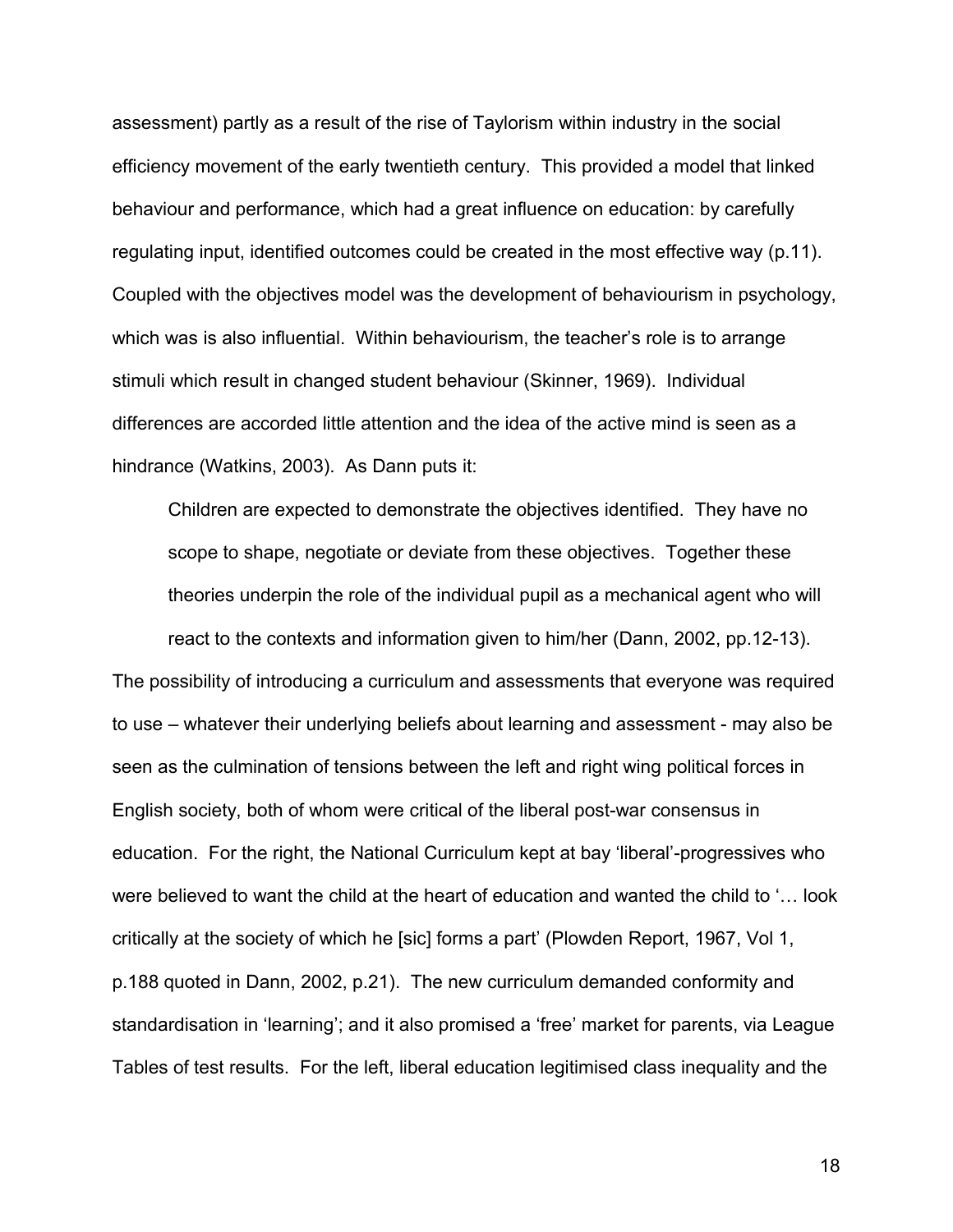'failure' in school, of a significant minority of pupils (Galloway et al, 1994). Thus the Thatcherite government was able to implement the National Curriculum in 1988 with support from left and right, justifying it with reference to competing nations who were doing better than England economically and on test results (though not necessarily better in learning).

#### *Thinking outside the (black) box: Assessment for Learning and the future*

In the analysis presented above, the picture is one in which competing conceptions of assessment, learning and Assessment for Learning are still alive, despite a National Curriculum, with assessments, that promotes a dominant version of what learning and assessment mean. With an objectives-led curriculum, other discourses of learning might have been squeezed into the background; in this measurement-driven assessment policy, other ways of conceptualising assessment might have become repressed. One of my intentions in writing this paper was to illustrate that people do still hold a range of conceptions. I also suggest that the dominant conception is dominant for specific historical reasons rather than because it makes most sense or is best for the young people in our schools.

Another of my intentions in writing this paper was to encourage thinking *outside the box:* that is, to think critically about which approaches to assessment, learning and therefore Assessment *for* Learning, really satisfy our personal, professional, long-term and holistic purposes for young people's education. *Inside the black box* (Black and Wiliam, 1998) has been an extremely useful means to raising awareness that the inputoutput industrial model is too simple for our classrooms: that what happens inside the black box of the classroom makes a difference. However, the testimonies on which this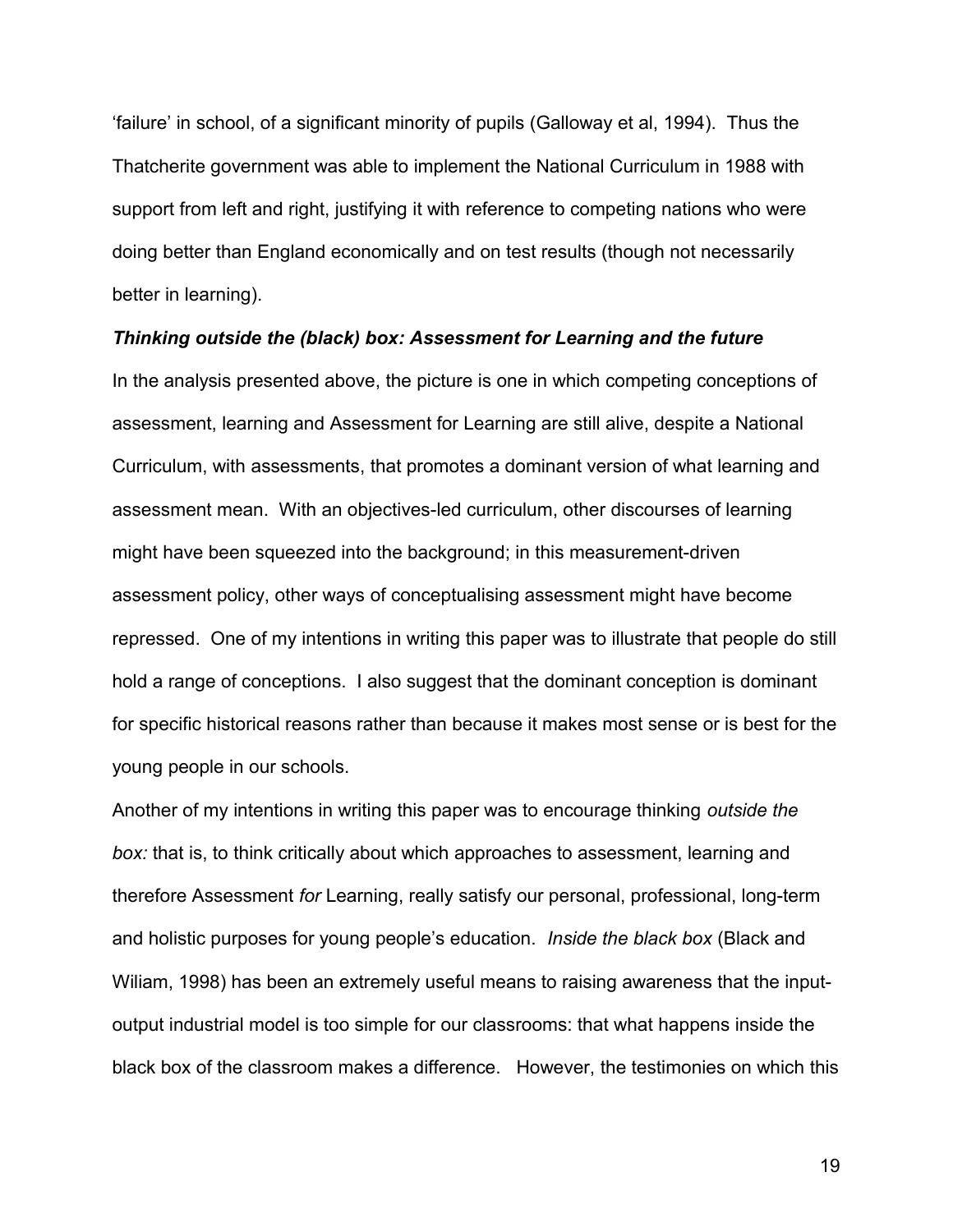paper is based suggest that we need to think right outside the box in relation to models of assessment and learning, and therefore models of Assessment for Learning, and to recognise that the black box reflects one particular version. The black box represents the version characterised primarily by a measurement/objectives conception of assessment and learning.

I also suggest that the duality 'summative/formative' or '*of* learning/*for* learning' may not be the opposite poles of assessment, even though contrasting these two has provided a dominant platform for debate recently. I suggest that a more important distinction for future policy and practice, views the two ends of the spectrum as follows: a conception of knowledge as external to the learner and fixed - at one extreme; and a conception of knowledge as constructed or co-constructed by the learner/s and as fluid - at the other extreme. It is the view of knowledge held by those who have power in education that is likely to determine what sort of assessment and learning happen, to determine the purpose of assessments, *what* actually comes to be assessed and therefore the quality of the student's learning processes and products.

November 2003

#### **REFERENCES**

ASKEW, S. and LODGE, C. (2000) Gifts, ping-pong and loops – linking feedback and learning, in: S. ASKEW (Ed) *Feedback for learning* (London, RoutledgeFalmer). ASSESSMENT REFORM GROUP (1999) *Assessment for learning: beyond the black box* (Cambridge, School of Education).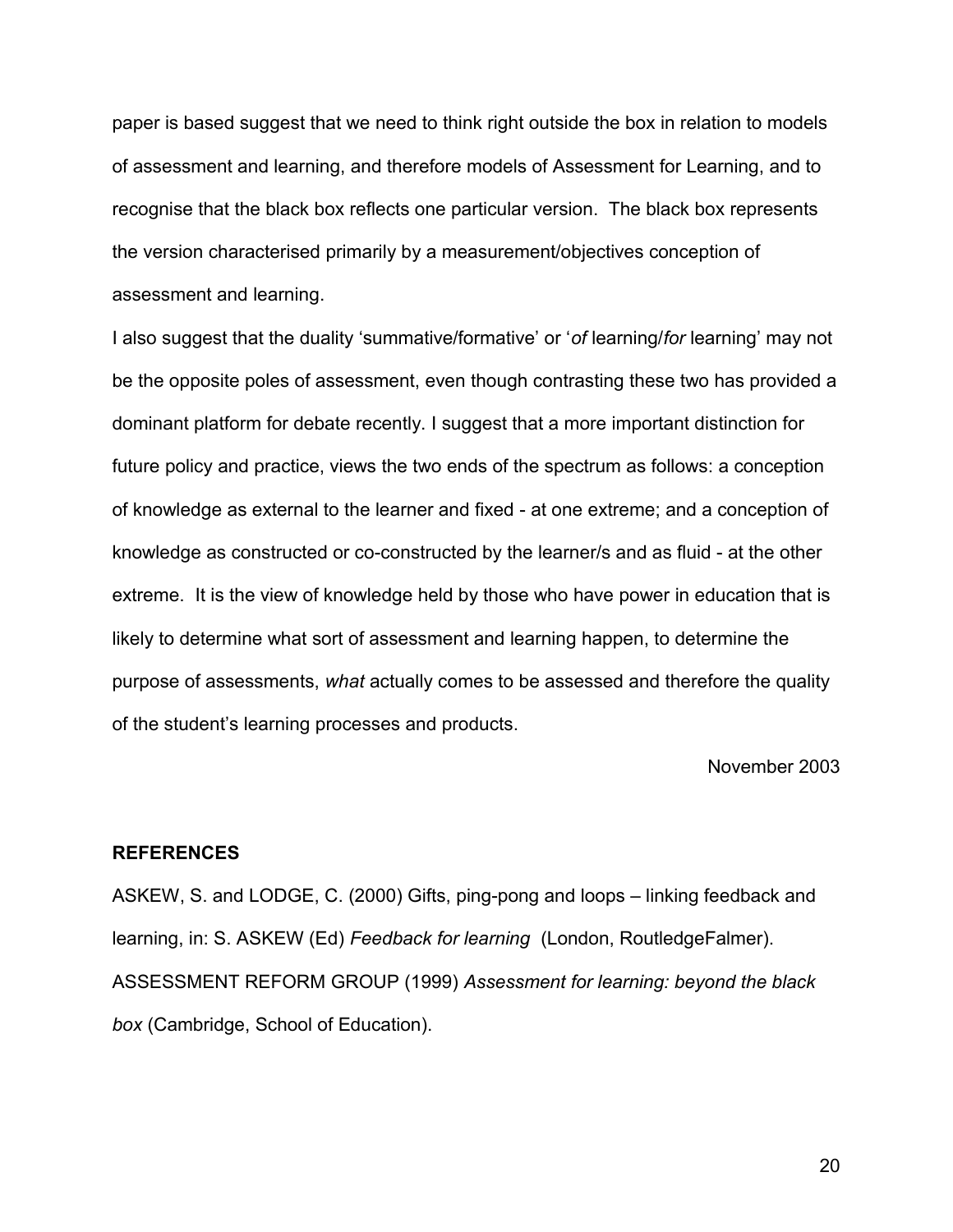ASSESSMENT REFORM GROUP (2002) *Assessment for learning: 10 principles* (London, Assessment Reform Group).

BLACK, PAUL and WILIAM, DYLAN (1998) *Inside the black box* (London, King's College).

CLARKE, SHIRLEY (2001) *Unlocking formative assessment* (London, Hodder and Stoughton).

DANN, RUTH (2002) *Promoting assessment as learning: improving the learning process* (London, RoutledgeFalmer).

HARGREAVES, DAVID (2001) *A future for the school curriculum: QCA annual conference speech* (www.qca.org.uk/ca/14-19/dh\_speech.asp).

GALLOWAY, DAVID, ARMSTRONG, DERRICK and TOMLINSON, SALLY (1994) *The assessment of special educational needs: whose problem?* (London, Longman).

GIPPS, CAROLINE, McCALLUM, BET and HARGREAVES, ELEANORE (2000) *What*

*makes a good primary school teacher? Expert classroom strategies* (London,

RoutledgeFalmer).

MILIBAND, DAVID (2003) Every schoolchild is special, *The Observer* Sunday June 1 (http://observer.guardian.co.uk/comment/story/0,6903,968001,00.html)

NITKO, ANTHONY (1995) Curriculum-based continuous assessment: a framework for concepts, procedures and policy, *Assessment in Education*, 2, 3, pp. 321-37.

SADLER, D. ROYCE (1989) Formative assessment and the design of instructional systems*, Instructional Science,* 18, pp. 119-44.

SERAFINI, FRANK (2001) 'Three paradigms of assessment: measurement, procedure, and inquiry', *The Reading Teacher,* 54, 4, 384-393.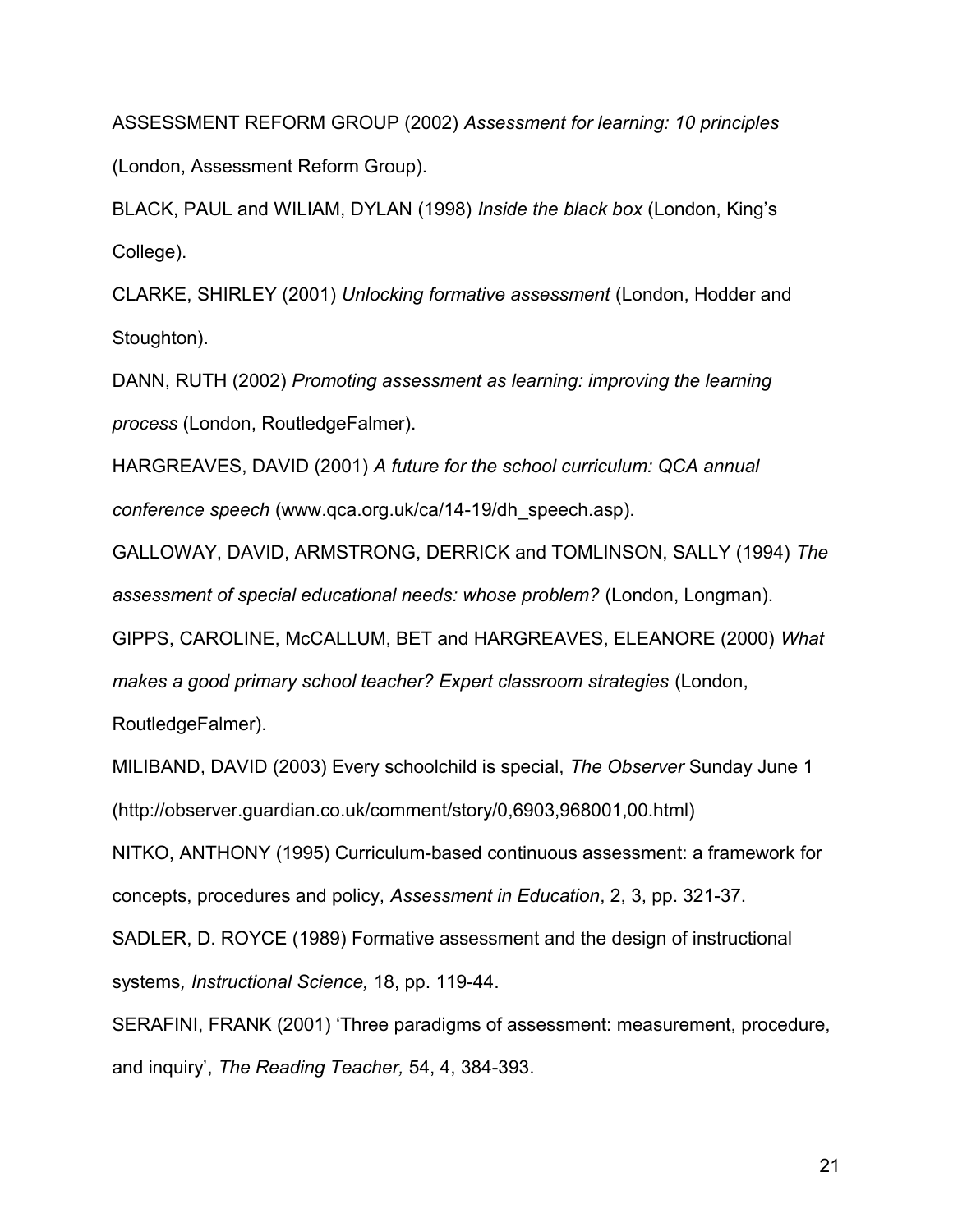SFARD, ANNA (1998) On two metaphors for learning and the dangers of choosing just one, *Educational Researcher,* 27, 2, pp. 4-13.

SHEPARD, LORRIE (2000) The role of assessment in a learning culture, *Educational Researcher,* 29, 7, pp. 4-14.

SKINNER, BURRHUS (1969) *Contingencies of reinforcement. A theoretical analysis* (New York, Appleton-Century-Crofts).

TORRANCE, HARRY and PRYOR, JOHN (1998) *Investigating formative assessment* (Buckingham, OUP).

WATKINS, CHRIS (2003) *Learning: a sense-makers' guide* (London, ATL).

WATKINS, CHRIS, with CARNELL, EILEEN, LODGE, CAROLINE, WAGNER, PATSY

and WHALLEY, CAROLINE (2001) Learning about learning enhances performance,

*ISIN Research Matters*, 13.

WATKINS, CHRIS, CARNELL, EILEEN, LODGE, CAROLINE, WAGNER, PATSY and WHALLEY, CAROLINE (2002) Effective learning, *ISIN Research Matters*, 17.

WEEDEN, PAUL, WINTER, JAN and BROADFOOT, PATRICIA (2002) *Assessment:*

*what's in it for schools?* (London, RoutledgeFalmer)

# **Secondary references**

JOHNSTON, P. (1997) *Knowing literacy: constructive literacy assessment* (York, ME, Stenhouse).

PLOWDEN REPORT (1967) *Children and their primary schools* (Central Advisory Council for Education (England), London, HMSO).

WELLS, GORDON (1984) *The meaning makers* (Portsmouth, NH: Heinemann).